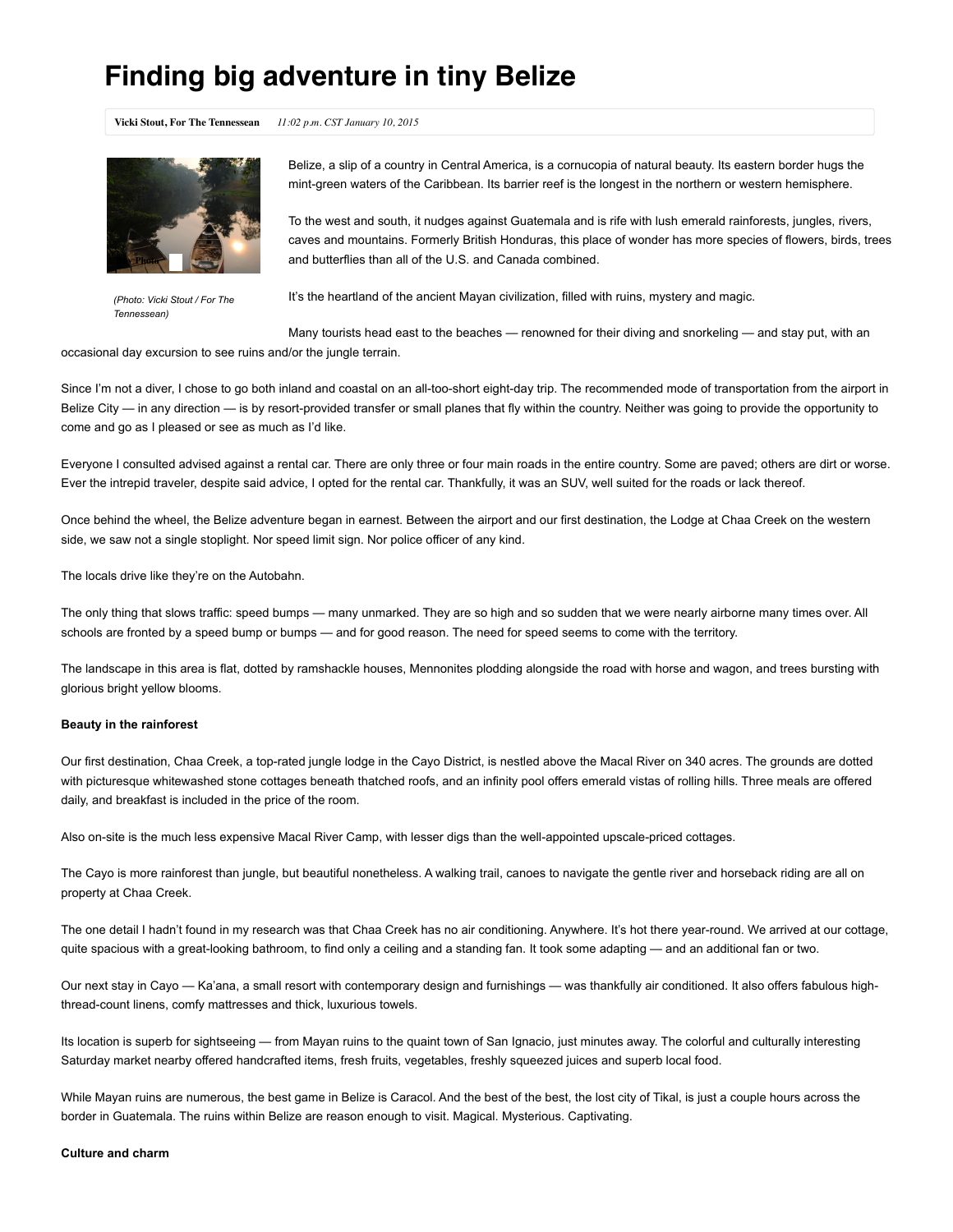The drive from west to east to the coast was a treat in itself — gorgeous, voluptuous mountains and vegetation.

The paved road led to a pothole-filled dirt road — resembling the red clay of Georgia — which in turn led to our destination, the Hamanasi Adventure and Dive Resort. The resort, which certainly offers a myriad of diving and snorkeling opportunities, also emphasizes the adventure part of its name above water — from day trips for hikes to the exploration of Mayan ruins.

Now if you're a high-rise and night-life kind of beach bum, this is not your cup of tea. The resort is gorgeous and a bit remote. The closest "town" (and I use that term in its broadest definition) is Hopkins Village. Even "village" is a bit of an overstatement.

With ramshackle houses, a midwife's office (again, using "office" in its very broadest definition), locals walking or riding bikes, one makeshift grocery and streets that dead-end at the beach - Hopkins has its own particular charm.

One of the most popular spots is the Lebeha Drumming Center. With laundry on a clothesline and a few picnic tables scattered here and there, the center has achieved a certain amount of fame. The "school" teaches Garfuna (the local culture) drumming to natives as well as tourists, and also hosts "shows" and competitions.

Drums are made mostly of wood — native mahogany or mayflower — with deerskin on the drumhead. One of the star drummers we met had crafted his from PVC pipe.

The experience is the essence of "the beat of a different drummer." These locals (we saw only males) have established their own brand of Music City. The drumming is fast and furious, resounding with the beat of the local Caribbean culture.

Most visitors we met at Hamanasi were there for 10 days, and understandably so. The digs are fabulous and there's as much — or as little — to do as you want. We stayed in an aptly named tree house; the view from our hammock on the deck was pretty much eye-to-eye with birds. The floors were wide local hardwoods stained dark. The furnishings were handmade in Belize; the linens were high thread count and pristine alabaster.

#### It was paradise.

The beach is lovely, dotted by chairs and hammocks and the pool perches at the Caribbean's edge. Dive boats are master equipped and captained. Snorkeling is great fun.

# **Village by the water**

Our last stay of the trip was in Placencia, a village of much larger proportions, with restaurants, shops, fishing boats and two or three grocery stores. Not by any means is it large. The paved road runs through this narrow peninsula and dead-ends at the water. Fishing is big.

The "main street" is actually a narrow sidewalk that meanders through backyards, clotheslines and folding tables of handmade crafts — from jewelry to wood to pottery - and the obligatory shells and T-shirts.

Placencia is a cornucopia of color, with housing and shops in bright Caribbean shades. While the place is hardly sprawling, choosing a resort with a convenient location is key, especially for the tourists who don't have rental cars.

We stayed at Chabil Mar. It's within walking, biking or golf-carting distance (they do offer both of the latter) of the village itself. Actually, it can be reached by way of the beach, which is pretty cool — or by the paved road, populated mostly by bicycles.

The resort is akin to a condo development in that all units are privately owned. The grounds are gorgeous, totally awash in bright blooms.

Belize is indeed fetching, both inland and coastal. It was a surprisingly fabulous destination, one to which I want to return. Were I to choose just one place to spend a week to 10 days, the nod goes distinctly to Hamanasi. It's authentically wonderful.

# **If you go**

# **Belize Tourism:** www.travelbelize.com [\(http://www.travelbelize.com/\)](http://www.travelbelize.com/)

**Hamanasi Dive and Adventure Resort:**www.hamanasi.com [\(http://www.hamanasi.com/\)](http://www.hamanasi.com/)

**Chabil Mar:**www.chabilmarvillas.com [\(http://www.chabilmarvillas.com/\)](http://www.chabilmarvillas.com/)

**Euphrates Auto Rental:**www.ears.bz [\(http://www.ears.bz/\)](http://www.ears.bz/)